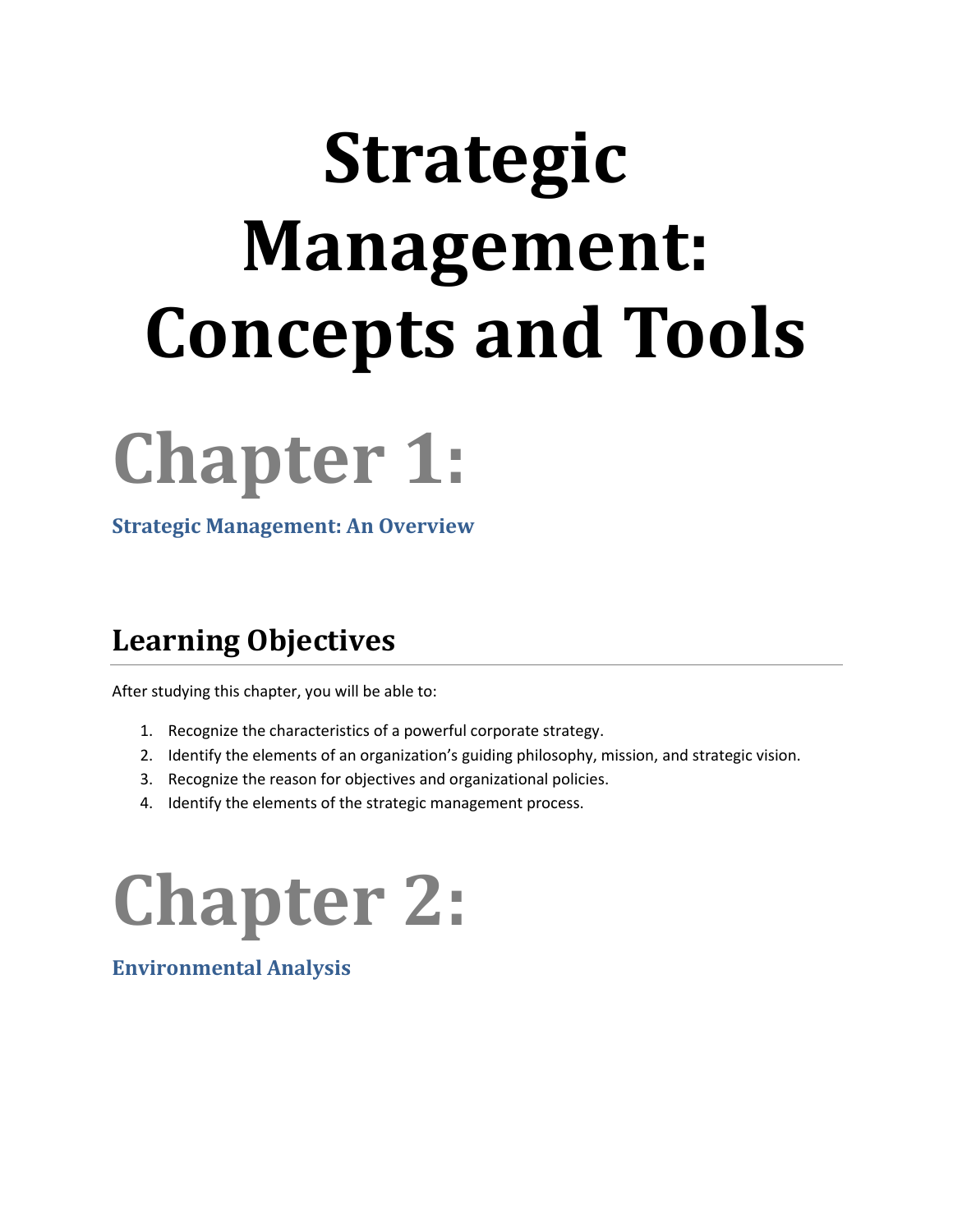### **Learning Objectives**

After studying this chapter, you will be able to:

- 1. Recognize the elements of a company's macroenvironment.
- 2. Identify different analysis techniques used to evaluate a company's competitive environment.
- 3. Recognize the major components involved in environmental analysis.



#### **Industry and Competitor Analysis**

#### **Learning Objectives**

After studying this chapter, you will be able to:

- 1. Recognize how a company uses the five forces model of competition.
- 2. Recognize barriers to entry and competitive forces within an industry.
- 3. Identify how complementors affect an industry, and recognize the major elements of the key success factors (KSF) in an industry
- 4. Recognize the concept of the industry life cycle and the stages within an industry life cycle.



**Internal Appraisal**

### **Learning Objectives**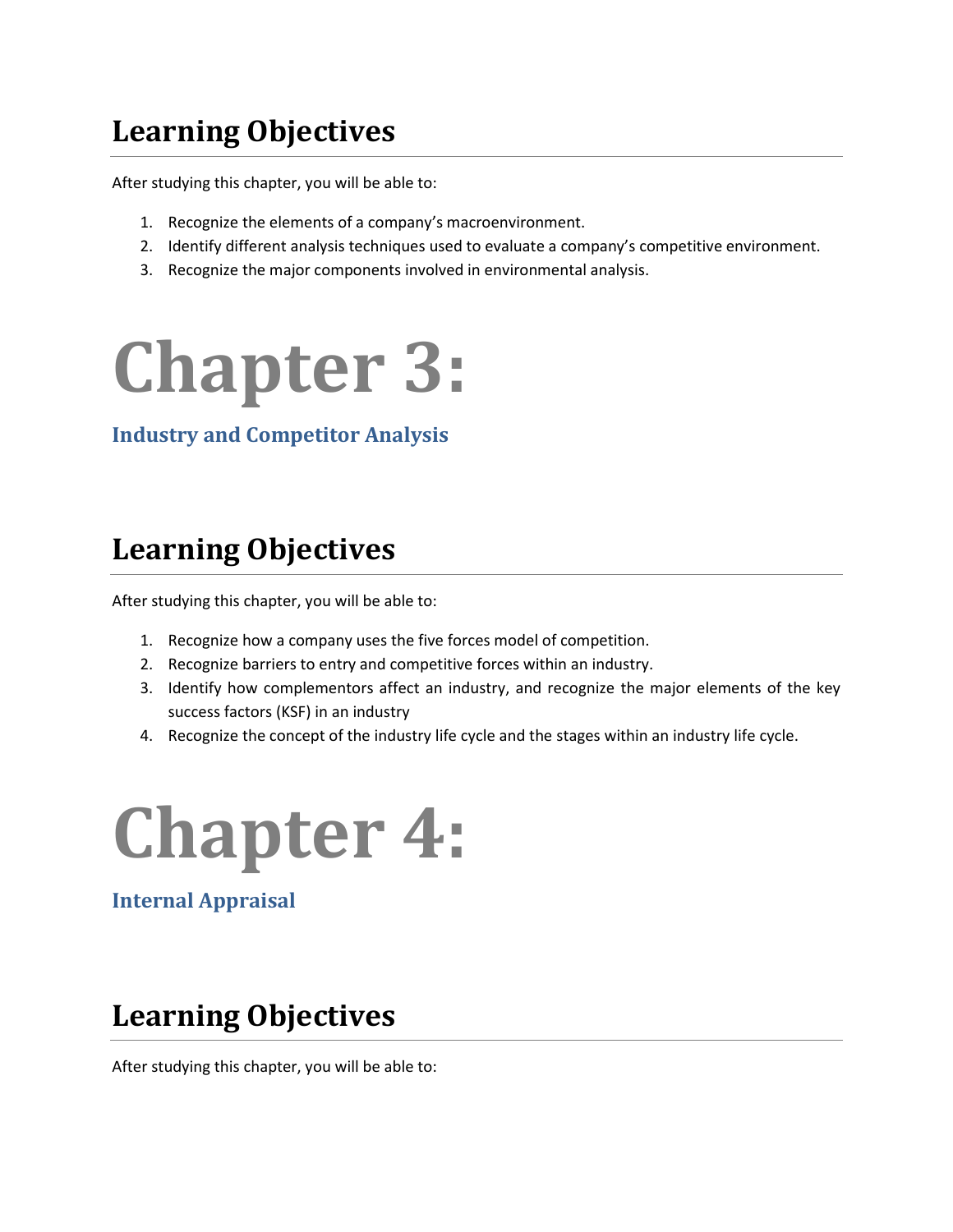- 1. Recognize the relationship between resources and capabilities (or competencies) in the fundamental building blocks of a firm's strategy.
- 2. Identify the elements of the VRINE framework for identifying competitive advantage.
- 3. Identify the usefulness of a SWOT analysis.
- 4. Recognize cost driver analysis.
- 5. Recognize value chain activities and key core competencies.

## **Chapter 5:**

#### **Strategic Formulation**

### **Learning Objectives**

After studying this chapter, you will be able to:

- 1. Distinguish between different corporate, business, and functional strategies.
- 2. Recognize generic competitive strategies overall cost leadership, differentiation, and focus strategies - and their appropriateness for different situations.
- 3. Recognize the value of strategic alliances in maintaining a competitive position.

## **Chapter 6:**

**Strategic Choices**

#### **Learning Objectives**

- 1. Recognize strategic elements described in the BCG's growth-share matrix, including cash cows, dogs, question marks, and stars as they are used in the growth-share matrix.
- 2. Recognize the life cycle approach to strategy evaluation and selection.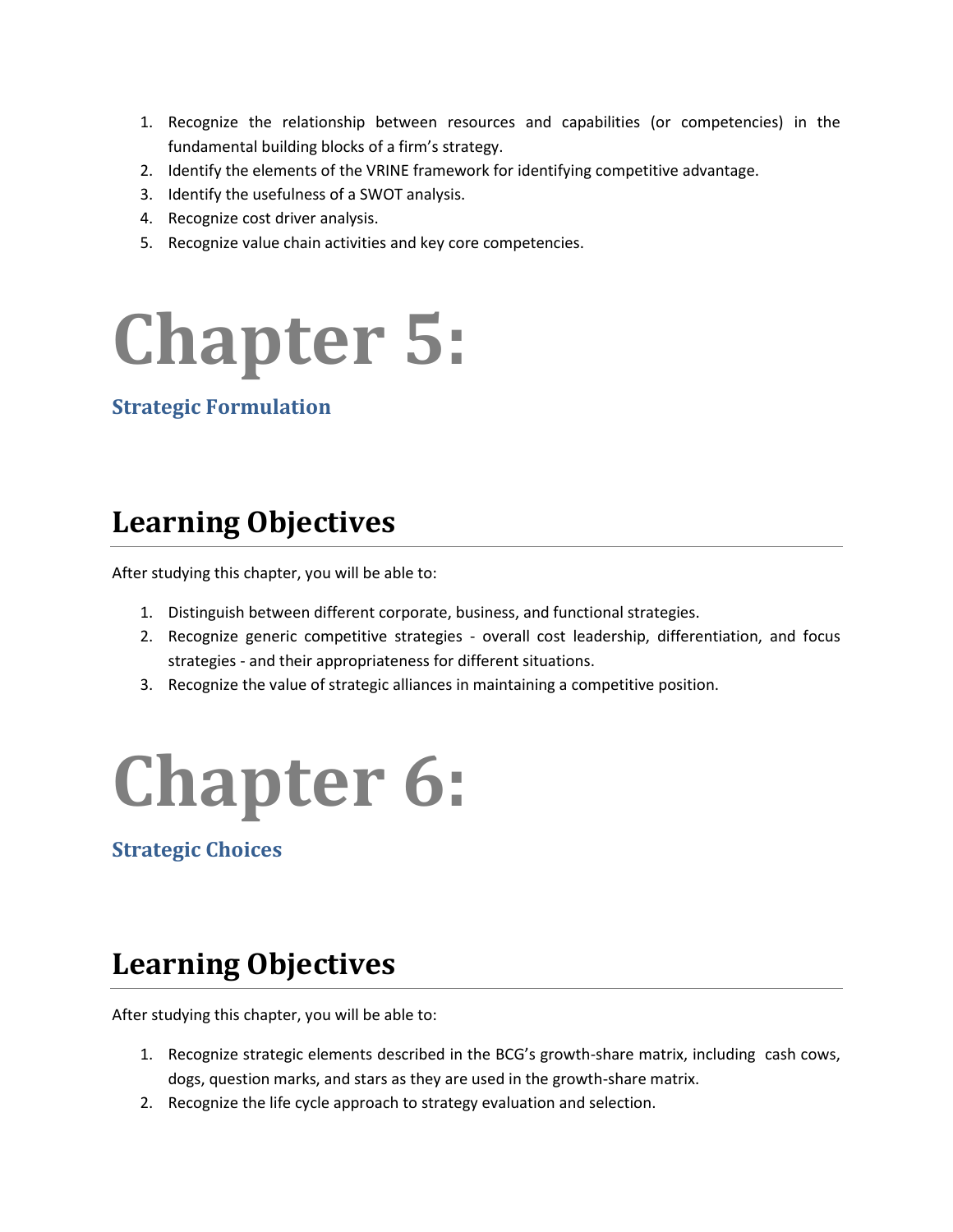3. Recognize the profit impact of market strategy (PIMS) approach to strategy evaluation and selection.



**Strategic Implementation Issues**

#### **Learning Objectives**

After studying this chapter, you will be able to:

- 1. Recognize ways to achieve various types of synergy and how it can be used to achieve a competitive advantage.
- 2. Recognize the concept of Management by Objective (MBO).
- 3. Identify components used in Total Quality Management (TQM).

### **Chapter 8:**

**Strategic Evaluation and Control**

### **Learning Objectives**

- 1. Recognize the value of benchmarking.
- 2. Recognize the attributes of discovery-driven planning.
- 3. Identify the role of critical success factors in corporate performance measures.
- 4. Recognize how weighted factor method is useful for measuring and rewarding performance of different SBUs.
- 5. Recognize the value and purpose of the Balanced Scorecard.